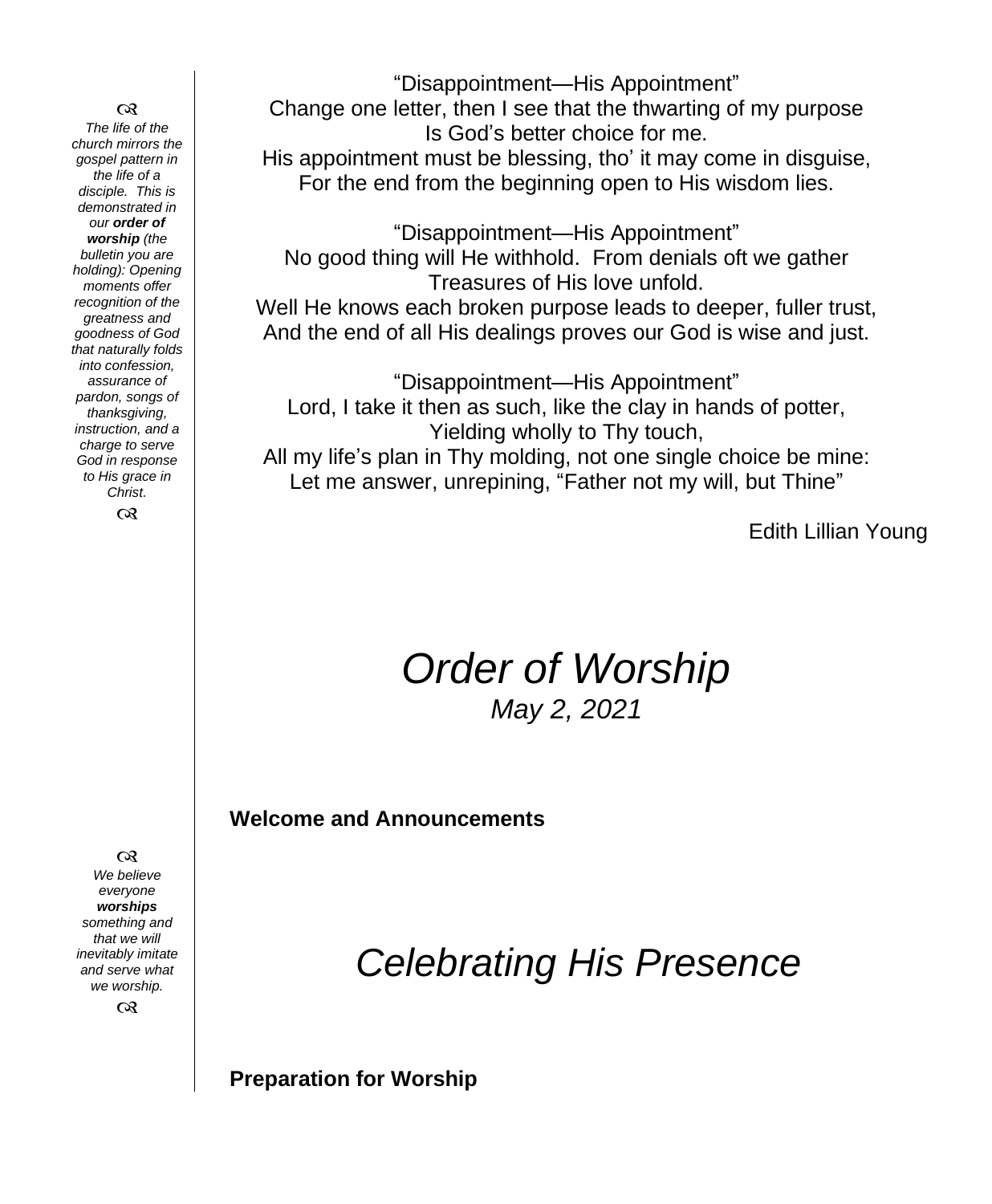**Call to Worship**

# *You Oh Lord Are a Great God*

I come to You oh Lord with a thankful heart, I sing my song of love and praise for who You are, For You oh Lord are a great God, glorious and strong, You oh Lord are a great God, I worship You alone.

I bring to You oh Lord a sacrifice of praise, And of Your wondrous works, I'll sing for all my days For You oh Lord are a great God, glorious and strong, You oh Lord are a great God, I worship You alone.

**Invocation**

**A Gospel Moment** 

 $\infty$ *The gospel moment is a time we use to re-mind people of the death and resurrection of Jesus Christ. By His obedience we are justified, and by His death are reconciled to God. As we apprehend this we are ready to confess our sin.*

 $\infty$ 

 $\infty$ 

*Since we understand that we are redeemed sinners, we agree with God about our sin to the end that we might be confirmed in the forgiveness and absolution we have in Christ. This pattern of confession makes way for affirmation and confirmation of God's covenant promise that He assures every believer of pardon for the sake of Christ's obedience and substitution.*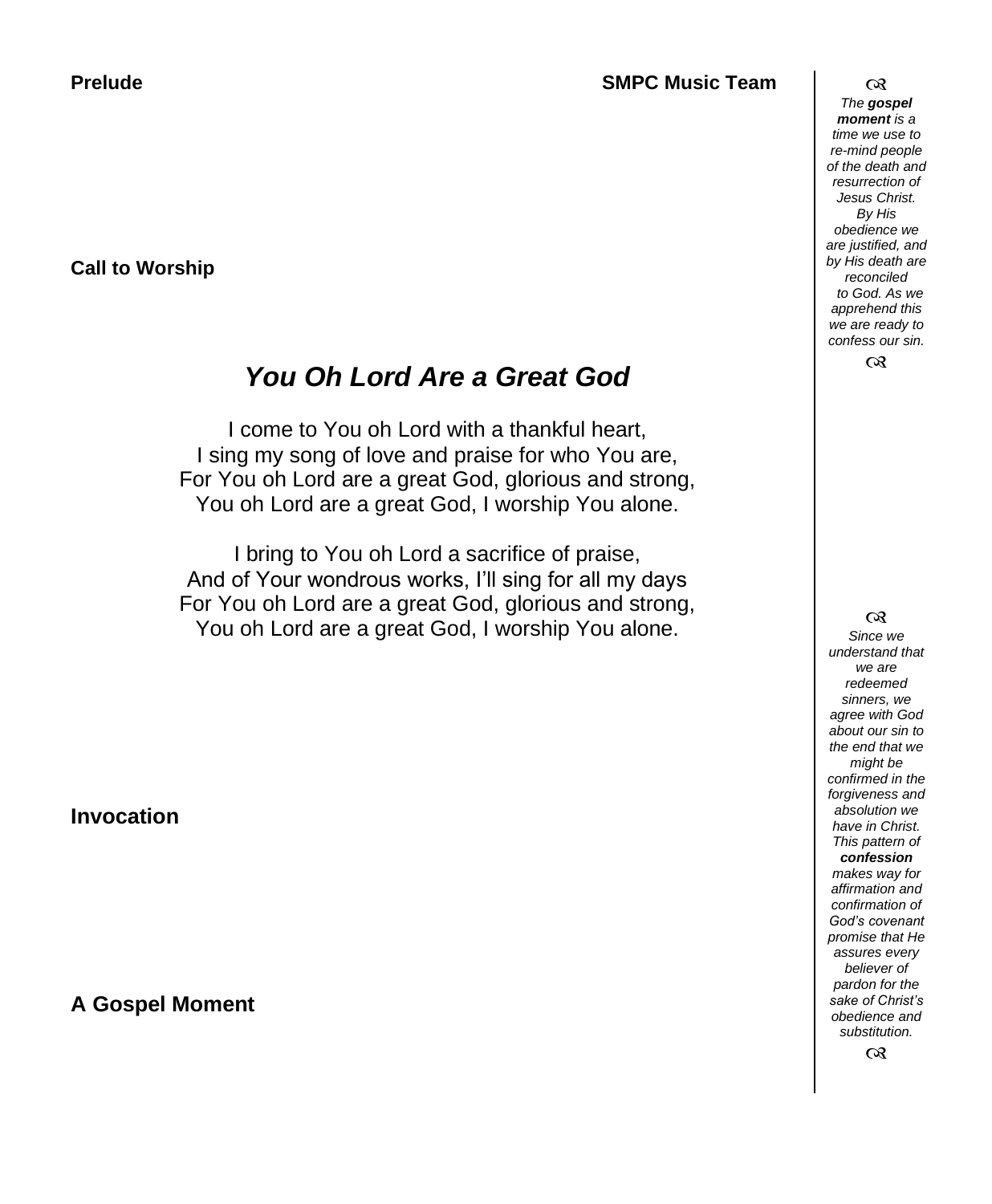#### **The Prayer of Confession and Repentance**

Lord, we have sinned, without considering how much You love us. You see our sins more clearly than we can ourselves. Lord, You know when we are indifferent to Your Word, the Bible; how often we forget to pray; the times we come unwillingly to worship; and yet we turn to You when we are in trouble. Lord, You know when we are untruthful and when we think evil of others. You see our anger and unfairness to our friends. You know how hard it is for us to forgive. Forgive us and make us clean, so that we can obey Your call to take up your cross and follow You. Through Jesus Christ, our Lord. Amen.

### **Assurance of Pardon**

*People:* Thanks be to God!

### **The Blessing**

*Minister:* The grace of God be with you. *People:* And also with you.

**Greeting One Another in the Name of the Lord**

 $\infty$ *For assurance of pardon, the man who has faith is the man who is no longer looking at himself and no longer looking to himself. He looks entirely to the Lord Jesus Christ and His finished work, and rests on that alone". –Martyn Lloyd-Jones*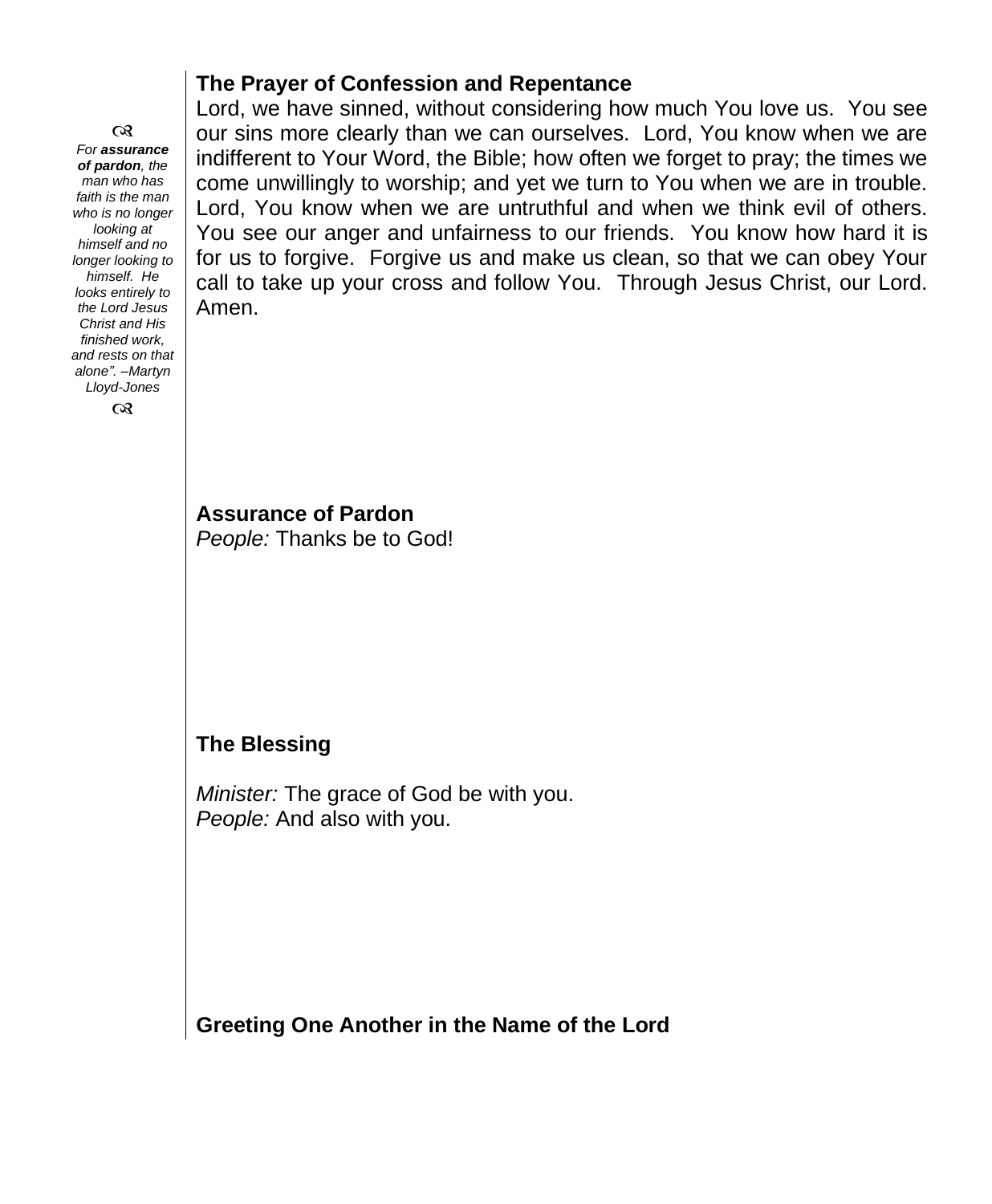# *Experiencing Renewal*

# *Your Great Name*

Lost are saved, find their way at the sound of Your great Name; All condemned feel no shame at the sound of Your great Name. Ev'ry fear has no place at the sound of Your great Name, The enemy, he has to leave at the sound of Your great Name.

*Chorus:* Jesus, worthy is the Lamb that was slain for us, The Son of God and man. You are high and lifted up, and all the world will praise Your great Name.

All the weak find their strength at the sound of Your great name; Hungry souls receive grace at the sound of Your great name. The fatherless, they find their rest at the sound of Your great name Sick are healed, the dead are raised at the sound of Your great name.

*(chorus x2)*

*Now that we have reenacted the story of the gospel as a church community. We now experience the renewal merited for us by Jesus Christ. We express this renewal in our singing praises to Jesus for His great mercy towards us.*

 $\infty$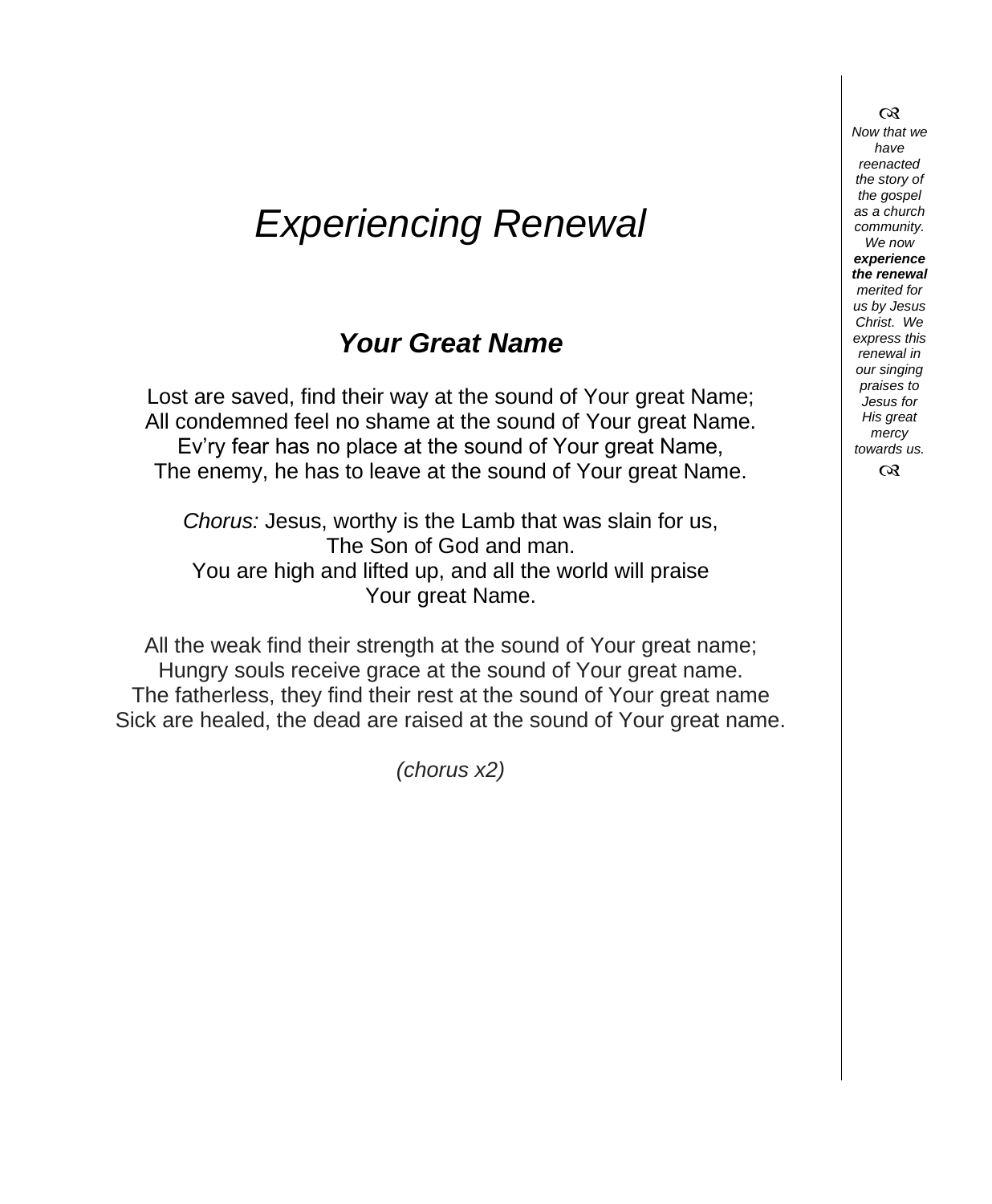# *Song of Moses*

Oh the Lord, our strength and song, highest praise to Him belongs. Christ the Lord, the Conquering King, Your name we raise, Your triumphs sing.

Though the storms of hell pursue, in darkest night, we worship You. You divide the raging sea; from death to life You safely lead.

*Chorus:* Praise the Lord, our Mighty Warrior! Praise the Lord, the glorious One! By His hand we stand in victory, by His name we overcome.

All the saints and angels bow, hosts of heaven crying out— Glory, glory to the King! You reign for all eternity *(chorus)*

*Bridge:* The Lord shall reign forever and ever. The Lord shall reign forever and ever. The Lord shall reign forever and ever. The Lord shall reign forever and ever. *(chorus)*

By His name we overcome.

#### $\infty$

*Jesus, our shepherd, prays with us and for us. We pray the pastoral prayer expecting the Holy Spirit to minister Jesus' benefits to us as He prays for us.*

 $\infty$ 

**Pastoral Prayer**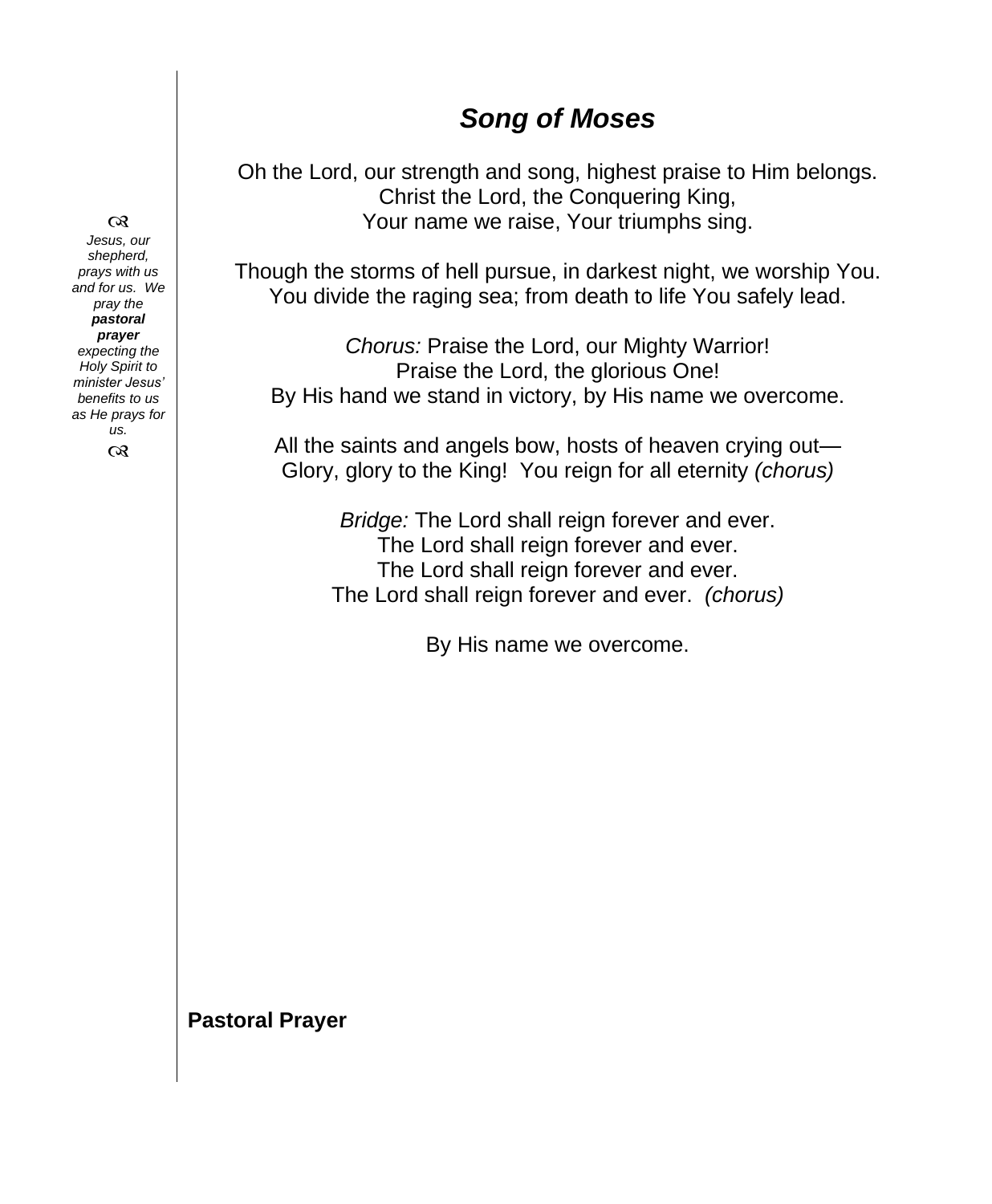# *Deepening Our Commitment*

## **Preaching of the Word Pastor Tim Posey**

Series: Acts of the Apostles "Paul Appeals to Caesar" Acts 25:1-12 Theme: *Who Is in Control?*

Introduction:

I. A change of venue? (vv. 1-5)

II. Groundless accusations repeated (vv. 6-8)

III. A favor rejected (vv. 9-12)

Conclusion:

 $\infty$ 

*Since Jesus Christ has committed Himself to us in the laying down of His precious life, we are reminded of this in the preaching of the Word and likewise called to a daily, deepening commitment to follow after Him.*